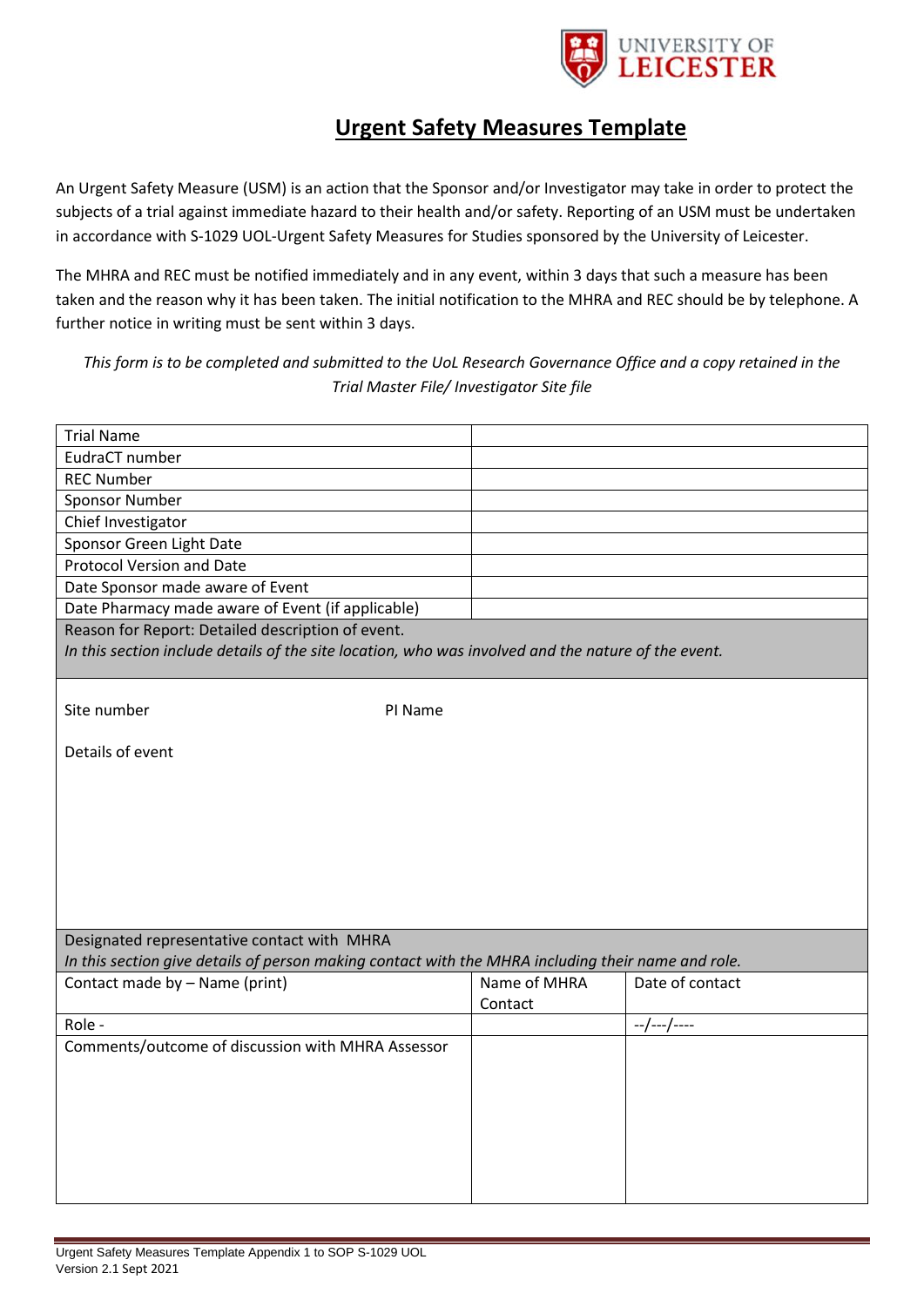

| Designated representative contact with REC                                                                  |                                              |                 |  |  |
|-------------------------------------------------------------------------------------------------------------|----------------------------------------------|-----------------|--|--|
| In this section give details of person making contact with the REC including their name and role.           |                                              |                 |  |  |
| Contact made by                                                                                             | Name of REC                                  | Date of contact |  |  |
|                                                                                                             | representative                               |                 |  |  |
| Name(print)                                                                                                 |                                              | --/---/----     |  |  |
| Role                                                                                                        |                                              |                 |  |  |
| Comments/outcome of discussion with REC                                                                     |                                              |                 |  |  |
|                                                                                                             |                                              |                 |  |  |
|                                                                                                             |                                              |                 |  |  |
|                                                                                                             |                                              |                 |  |  |
|                                                                                                             |                                              |                 |  |  |
|                                                                                                             |                                              |                 |  |  |
|                                                                                                             |                                              |                 |  |  |
|                                                                                                             |                                              |                 |  |  |
|                                                                                                             |                                              |                 |  |  |
|                                                                                                             |                                              |                 |  |  |
| Summary of discussions/agreed actions -                                                                     |                                              |                 |  |  |
| Summarise here the agreed corrective/preventative actions and the plan for further amendments.              |                                              |                 |  |  |
|                                                                                                             |                                              |                 |  |  |
| <b>Corrective Preventative Action:</b>                                                                      |                                              |                 |  |  |
|                                                                                                             |                                              |                 |  |  |
|                                                                                                             |                                              |                 |  |  |
|                                                                                                             |                                              |                 |  |  |
|                                                                                                             |                                              |                 |  |  |
|                                                                                                             |                                              |                 |  |  |
|                                                                                                             |                                              |                 |  |  |
|                                                                                                             |                                              |                 |  |  |
|                                                                                                             |                                              |                 |  |  |
|                                                                                                             |                                              |                 |  |  |
|                                                                                                             |                                              |                 |  |  |
|                                                                                                             |                                              |                 |  |  |
|                                                                                                             |                                              |                 |  |  |
|                                                                                                             |                                              |                 |  |  |
|                                                                                                             |                                              |                 |  |  |
|                                                                                                             |                                              |                 |  |  |
|                                                                                                             |                                              |                 |  |  |
| Date of written submission to MHRA --/---/----                                                              | Date of written submission to REC--/---/---- |                 |  |  |
|                                                                                                             |                                              |                 |  |  |
| List here any relevant documents/correspondence specifically related to the urgent safety measure and their |                                              |                 |  |  |
| location.                                                                                                   |                                              |                 |  |  |
|                                                                                                             |                                              |                 |  |  |
|                                                                                                             |                                              |                 |  |  |
|                                                                                                             |                                              |                 |  |  |
|                                                                                                             |                                              |                 |  |  |
|                                                                                                             |                                              |                 |  |  |
|                                                                                                             |                                              |                 |  |  |
|                                                                                                             |                                              |                 |  |  |
|                                                                                                             |                                              |                 |  |  |
|                                                                                                             |                                              |                 |  |  |
|                                                                                                             |                                              |                 |  |  |
|                                                                                                             |                                              |                 |  |  |
|                                                                                                             |                                              |                 |  |  |
|                                                                                                             |                                              |                 |  |  |
|                                                                                                             |                                              |                 |  |  |
|                                                                                                             |                                              |                 |  |  |